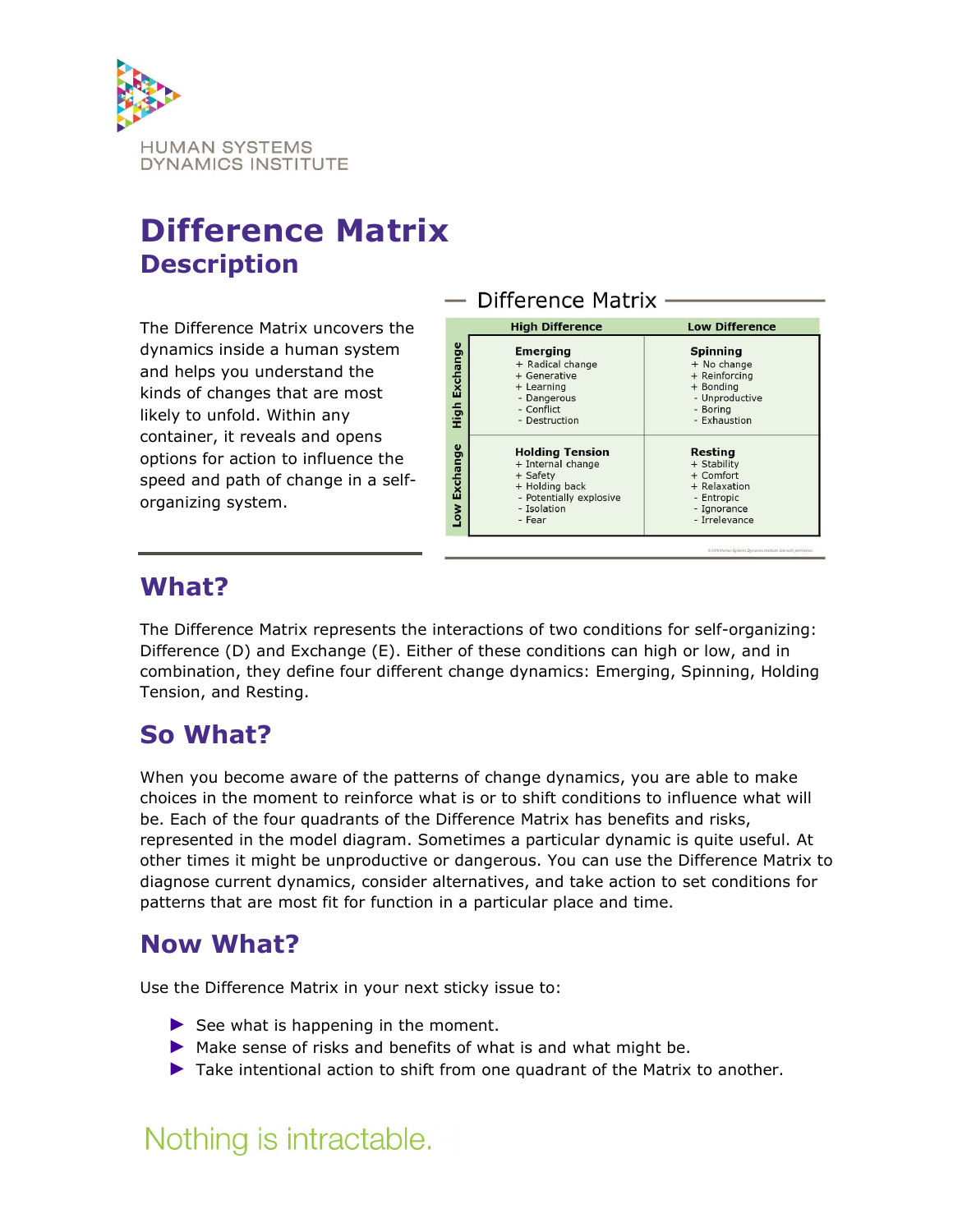

# Difference Matrix

## What is the Purpose of the Difference Matrix?

The Difference Matrix helps you make sense of complex dynamics by highlighting two conditions for selforganizing: Difference (D) and Exchange (E). Each of these conditions can vary independently, each one increasing or decreasing in response to changing conditions in the system.

Difference refers to any distinction or gradient that exists across agents or parts of the system. Examples include race, expertise, age, learning styles, culture, professions, wealth, income, health, education, emotional state,

#### Difference Matrix -**High Difference Low Difference** Exchange **Emerging Spinning** + Radical change  $+$  No change + Generative + Reinforcing + Learning + Bonding - Unproductive - Dangerous High - Boring<br>- Exhaustion - Conflict - Destruction Exchange **Holding Tension Resting** + Internal change + Stability + Safety + Comfort + Holding back + Relaxation - Potentially explosive Entropic Low - Isolation Ignorance - Fear - Irrelevance C 2016 Human Syste

political party, or any other distinction that influences how people interact with each other.

Exchange refers to any connection or flow between or among agents in the system. Examples include language, physical touch, money, energy. Sometimes exchanges can be intangible, or they can be invisible to some participant observers. Examples of these more subtle exchanges include bias, expectations, attraction or repulsion, judgment.

The behaviors of people in the system generate Differences and Exchanges that are more or less strong. The Differences and Exchanges interact to form recognizable patterns of systemic behavior. The patterns, then influence how the agents in the system interact in the future. This cycle of conditions, individual behaviors, tensions, and systemic patterns—all affecting each other—generates self-organizing change. The more you understand the conditions and the dynamics, the more prepared you can be to make choices that influence those patterns.

# Nothing is intractable.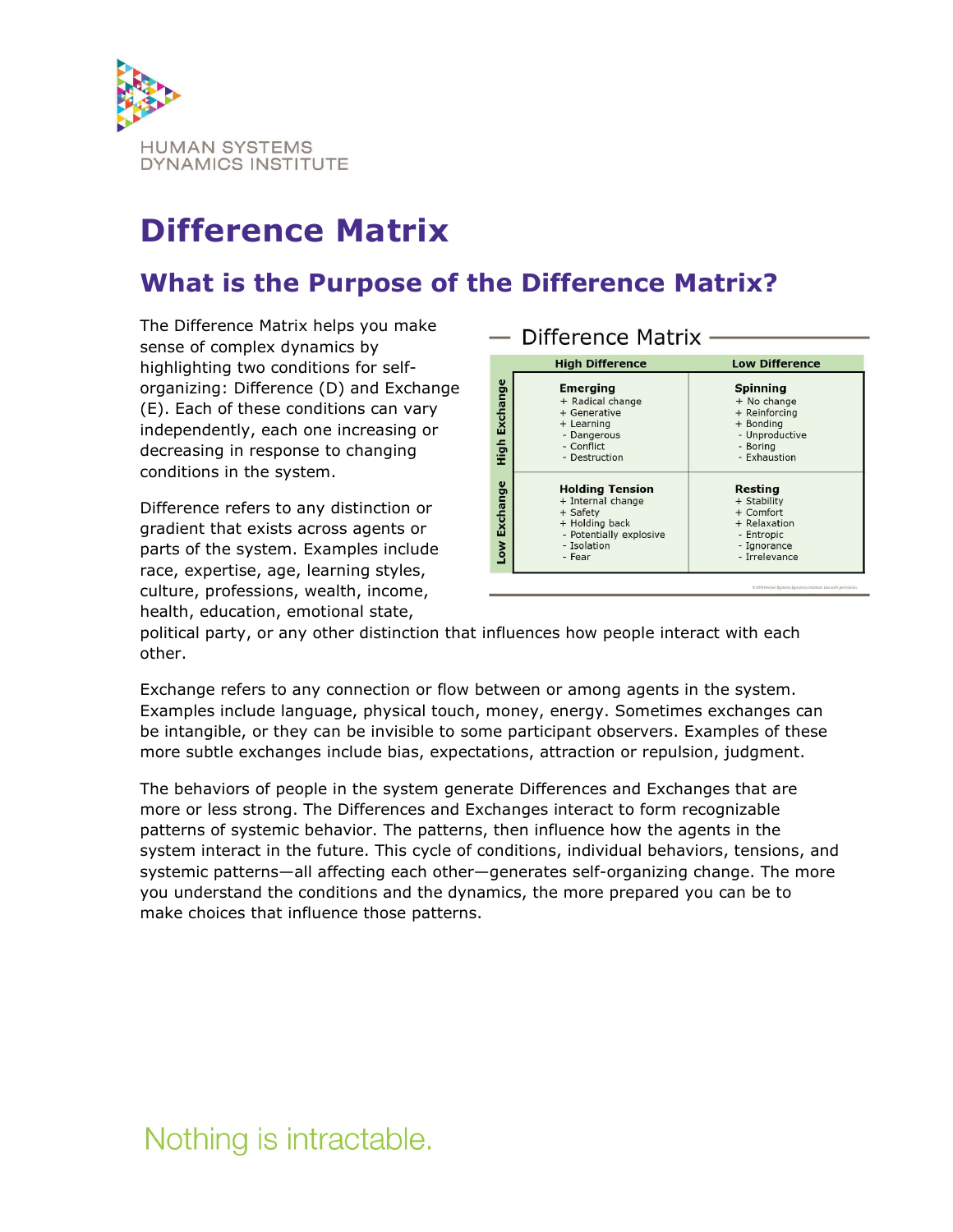The Difference Matrix defines four different emergent systemic patterns.

- ► Emerging High Difference and High Exchange This pattern captures immediate action and energy when a specific distinction sparks agents into action. You will see this dynamic in times of active conflict or intense learning. The pattern can be destructive or constructive, depending on the nature of the conditions. In either case, energy that has been pent up over time is released, and the system shifts radically in the moment.
- ► Spinning Low Difference and High Exchange In this pattern, a great deal of energy is expended, but the system does not change because there is little tension within the system and there is small motivation to change. Examples include the "parking lot" conversations that happen after a contentious meeting. People who agree with each other get together and rant about what happened. Sometimes this pattern is called "singing to the choir," because like-minded people expend energy agreeing with each other. This, too, can be a productive or destructive pattern. It gives comfort and builds a sense of belonging. Over time, however, it can make a group insular and biased.
- ▶ Holding Tension High Difference and Low Exchange In this quadrant, energy accumulates and is not released. The energy of difference can be held as long as the system's containers are strong enough to contain it. Structural racism and political difference among family members are two current examples of this dynamic. It, too, can be productive. Introverts need Low Exchange space to be their true selves. We all need occasional time outs and vacations from work. These allow us to hold one set of tensions at bay while we resolve others or simply take a rest.
- ► Resting Low Difference and Low Exchange This is the quadrant of silent belonging. People feel their similarities and bask in the comfort of no surprises. A long-married couple eating is silence is an example of this pattern. The comfortable silence of friends is another. On the other hand, this quadrant can bring stagnation and death. Physicist call it entropy—when the energy that can sustain change is gone. Biologists recognize this state as death.

Each quadrant has its benefits and its risks, depending on the situation and the purpose of the group. The Difference Matrix helps you see the patterns in the moment and consider options for action.

# Nothing is intractable.

Difference Matrix 10 July 2020 Page 3 of 5

©2020.Human Systems Dynamics Institute. Use with permission.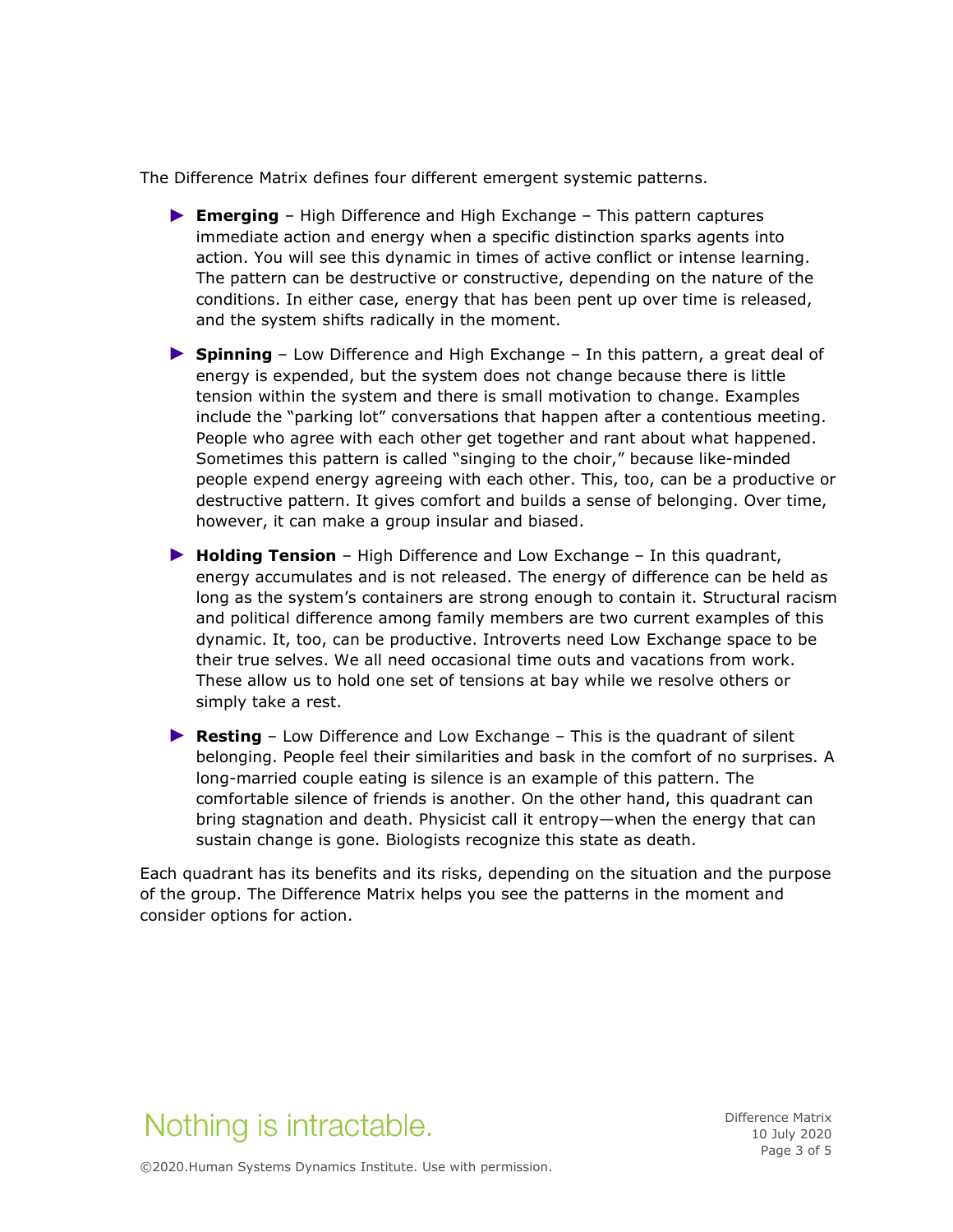### So What Can I Do to Move on the Matrix?

The first step is diagnosing the current pattern. Which of the four quadrants is the best description of the system in this moment? The second step is to assess whether or not that pattern is fit for function. Is the group able to do or be whatever is useful and appropriate for the individuals and for the whole group in this moment? The final step is to choose an action. If the pattern is perfectly fit for function, then you can wait and watch. If the system isn't working well, then you have four options for action.

- ▶ Increase Difference  $-$  You can either do this by pushing a difference that is currently active in the group or by focusing on a different Difference. For example, if a group is arguing about an issue in the budget, you can expand a current tension by asking them to explore the worst-case scenario on either side of the issue. Alternatively, you might choose to focus on a different tensions by exploring the differences in values and/or experience that contribute to this particular disagreement. When you increase difference, you will move to the left side of the Matrix.
- ▶ Decrease Difference In this case you can also look at a current difference or introduce a new difference into the conversation. For example, if a group is arguing about strategy, you might reduce a current difference as you look for common ground among the various perspectives. On the other hand, you might invite the group to refocus on something else that you know to be a point of agreement, as you consider a shared experience or a value that is held by all. When you decrease difference, the system will shift toward the right side of the Matrix.
- ► Increase Exchange When exchange is low, you will hear silence or experience stillness. If you choose to shift the system, you can re-activate connections that are familiar to the group, or you can introduce altogether new kinds of connection. For example, you can use alternative communication methods written statements or artistic representations—to build an Exchange across Differences that have come detached. You may also amplify messages that are currently moving in the system but are being ignored by the group. You can do this by inviting silent members of a group to speak or by leaving space open for minority voices. When you increase Exchange, you shift up on the Matrix.
- ▶ Decrease Exchange Sometimes, a system becomes too noisy. You may notice physical or emotional risk, or chaos may reign when a group is seeking clarity. In times like these, you may want to table a contentious issue, call a time out, or invite a time of quiet reflection. Circle Processes—where one person at a time is allowed to speak—allow a group to decrease Exchange without stopping a conversation. When you decrease Exchange, you shift toward the bottom of the Matrix.

# Nothing is intractable.

Difference Matrix 10 July 2020 Page 4 of 5